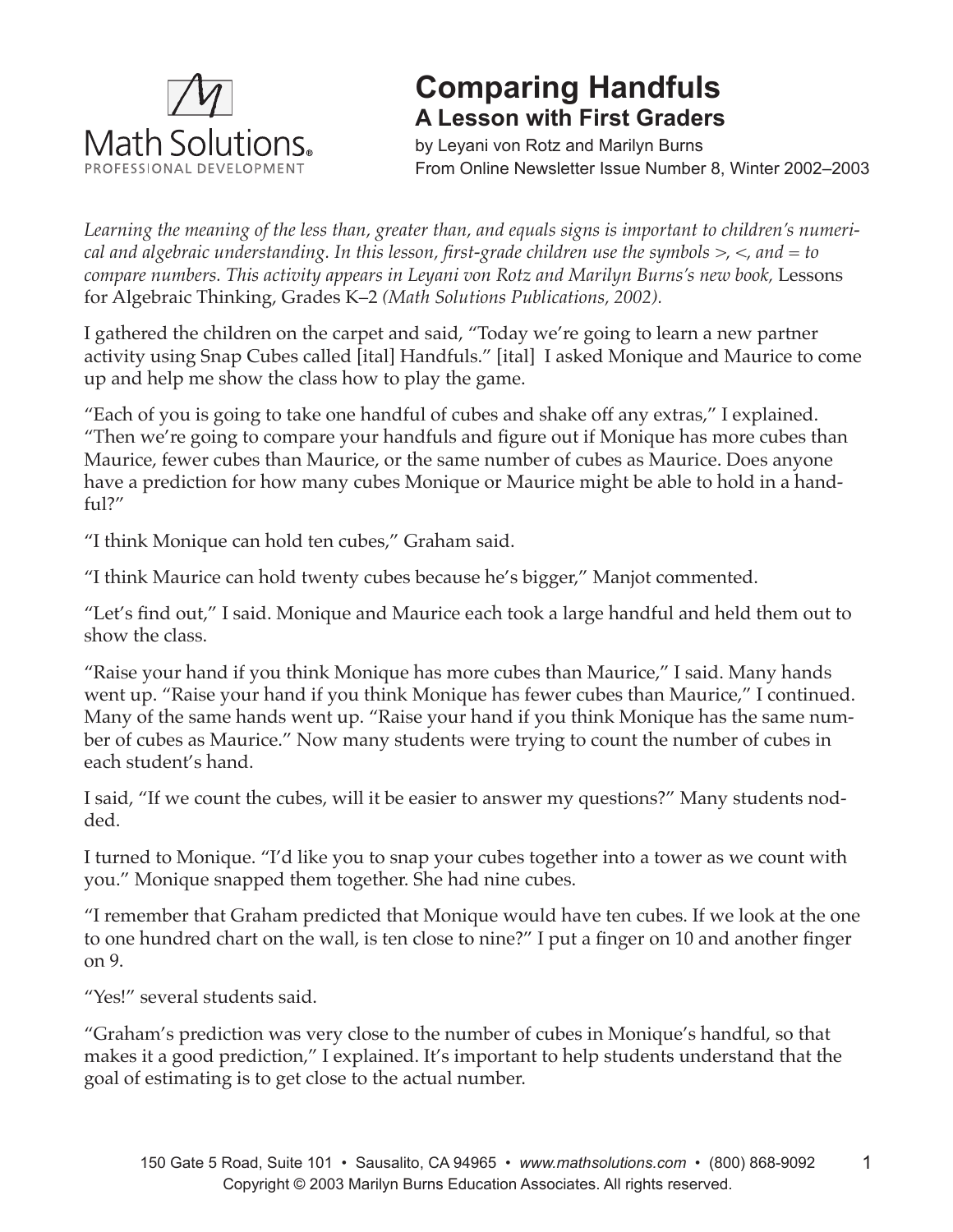Next, the class counted out loud as Maurice snapped his handful of cubes into a tower. "I've got eight!" Maurice announced.



"You're going to play this game several times, so we need to write something down to help us remember what happened. I'm going to draw two hands on the board, one for Monique and one for Maurice." I drew outlines of two hands on the board and labeled them *Monique* and *Maurice.*

"What number should I write in Monique's hand?" I asked.

"Nine," several students said.

I wrote *9* in Monique's hand on the board, and everyone agreed that I should write *8* in Maurice's hand.



I directed Monique and Maurice to stand their towers on the chalkboard tray next to each other so that we could compare them. I made sure that Monique placed hers on the left so that the towers were in the same order as the numbers on the board. I then asked for a show of hands for who thought Monique had fewer cubes than Maurice, more cubes than Maurice, or the same number of cubes as Maurice.

"Who would like to tell me what you think and why?" I asked.

"Monique's tower has got one sticking up," Lauren said.

"So do you think she has more cubes than Maurice?" I asked. Lauren nodded.

I then said, "Let's look at the numbers I wrote in the hands. Is nine more than eight?"

"Yes!" several students responded.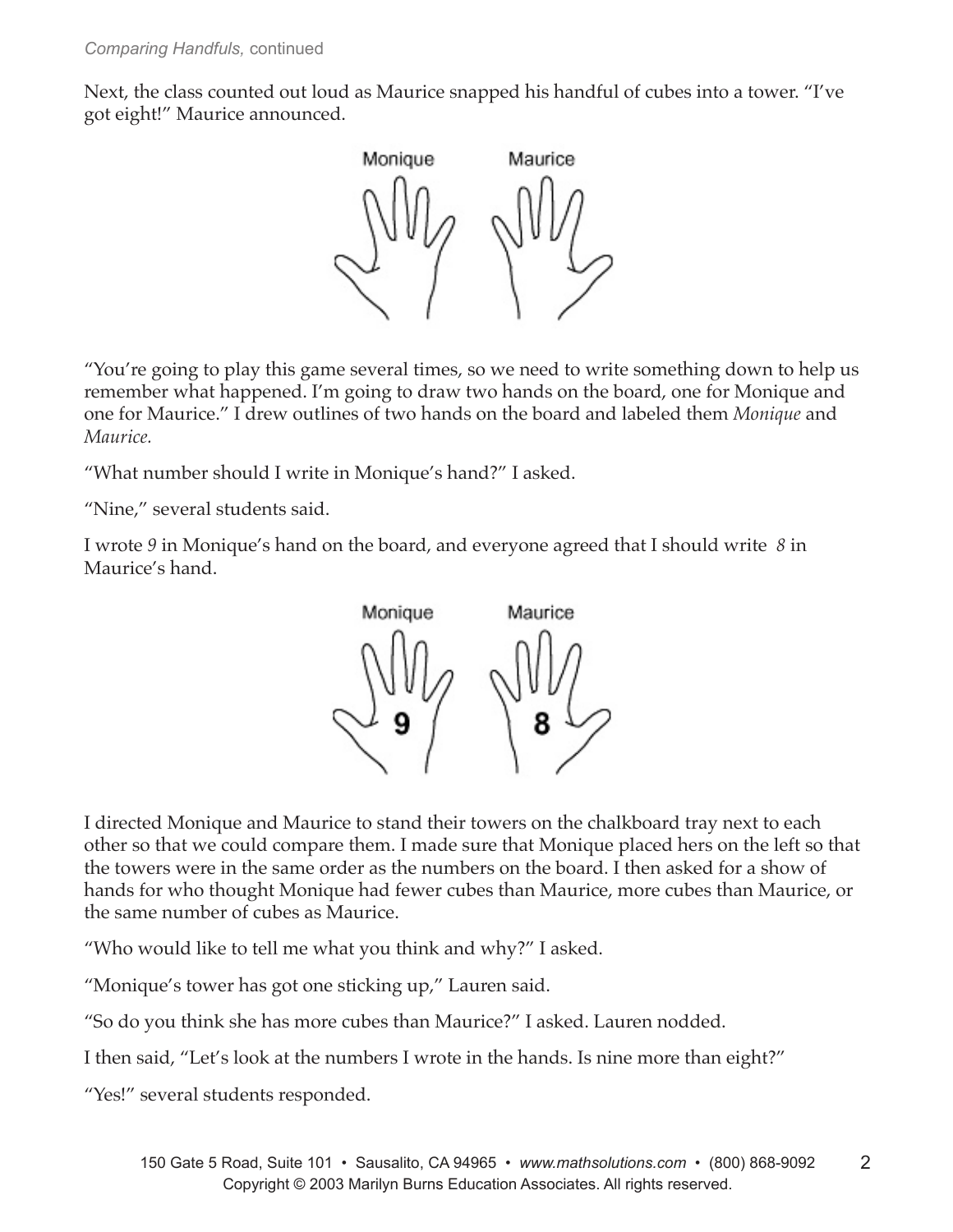

"So now we need to write something down so that we can show what we found out. Here is what mathematicians write to say 'nine is more than eight,'" I said and wrote a greater than sign between the two hands.

I pointed to the sign and explained, "This sign is a shortcut way to write 'more than.' To me it looks like a little mouth, open wide because it's hungry and wants to eat, and it's trying to eat the amount that is greater. This number sentence says, 'Nine is more than eight.' Or we could say, 'Nine is bigger than eight,' or 'Nine is greater than eight.'" I posted a sheet of 9-by-12-inch construction paper, wrote the greater than sign, and listed:

*> is more than is bigger than is greater than*

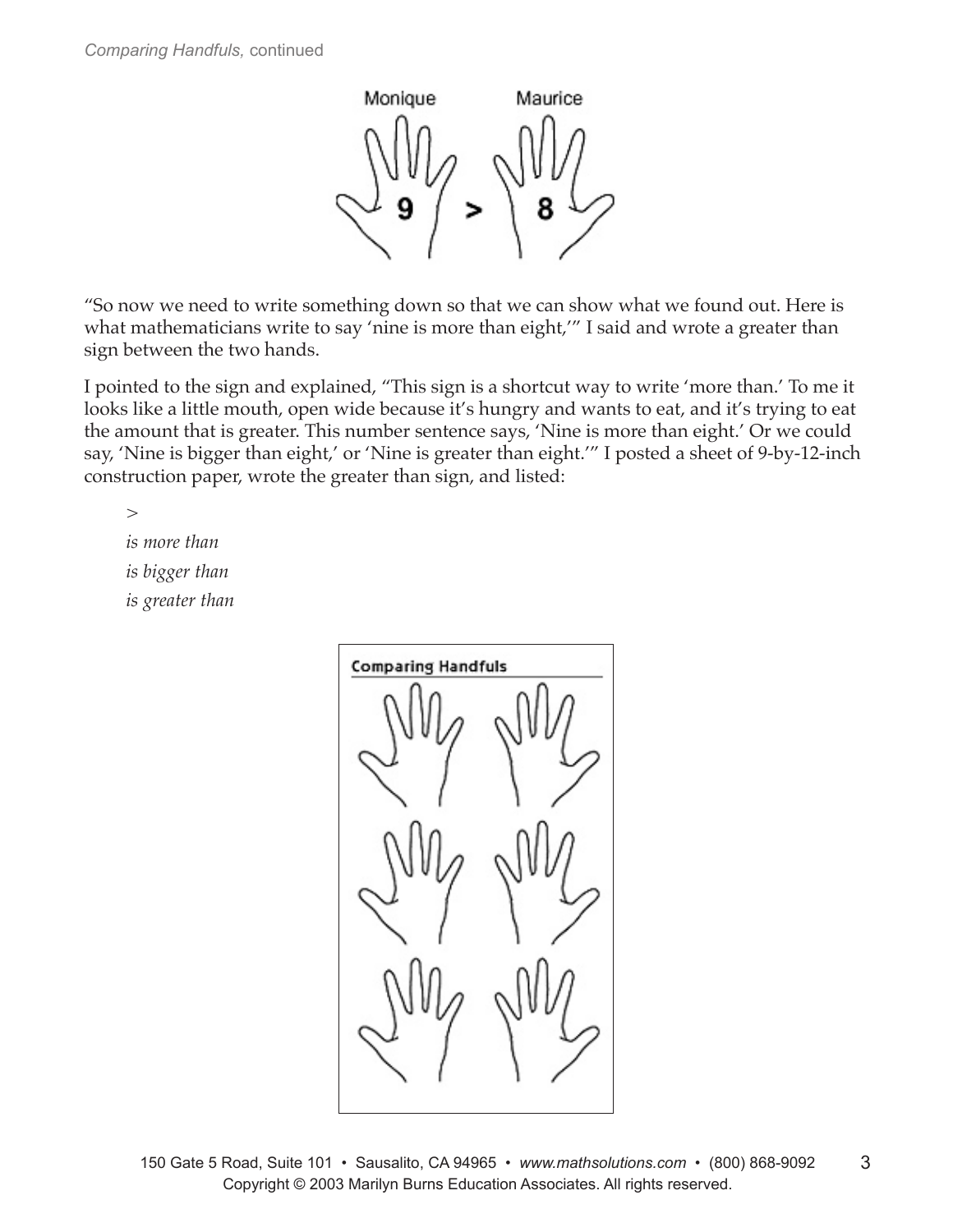## *Comparing Handfuls,* continued

"You can use the poster to help you when you play the *Handfuls* game with each other," I said. Then I showed the children the worksheet I had duplicated.

"When you and your partner play *Handfuls,* you're going to record on this paper," I said. "You and your partner each write your name on one side of the paper." I recorded *9* and *8* on the worksheet to represent Monique's and Maurice's handfuls and inserted the greater than sign.

"What if the next time Monique and Maurice play, Monique has six cubes and Maurice has nine? Then who would have more?" I snapped together towers, drew two more hands under the two on the board, and wrote *6* in the left hand and *9* in the right.

"That one is bigger," Alvin said, pointing to the tower of nine.



"Now we need to write something in between the hands to record what we found out," I said and wrote a less than sign.

I posted another sheet of construction paper, wrote the less than sign, and listed:

*< is less than is smaller than*

Then I said to the students, "What if this time Monique picked up seven cubes in her handful and Maurice picked up seven cubes in his handful?" I stood two towers of seven cubes next to each other. "What do you notice?" I asked.

"They're the same!" several students said. I drew two more hands on the board under the other two sets and wrote a *7* in each.

"So I need to write something between the hands that tells us that they have an equal number of cubes," I said and wrote an equals sign between the hands.